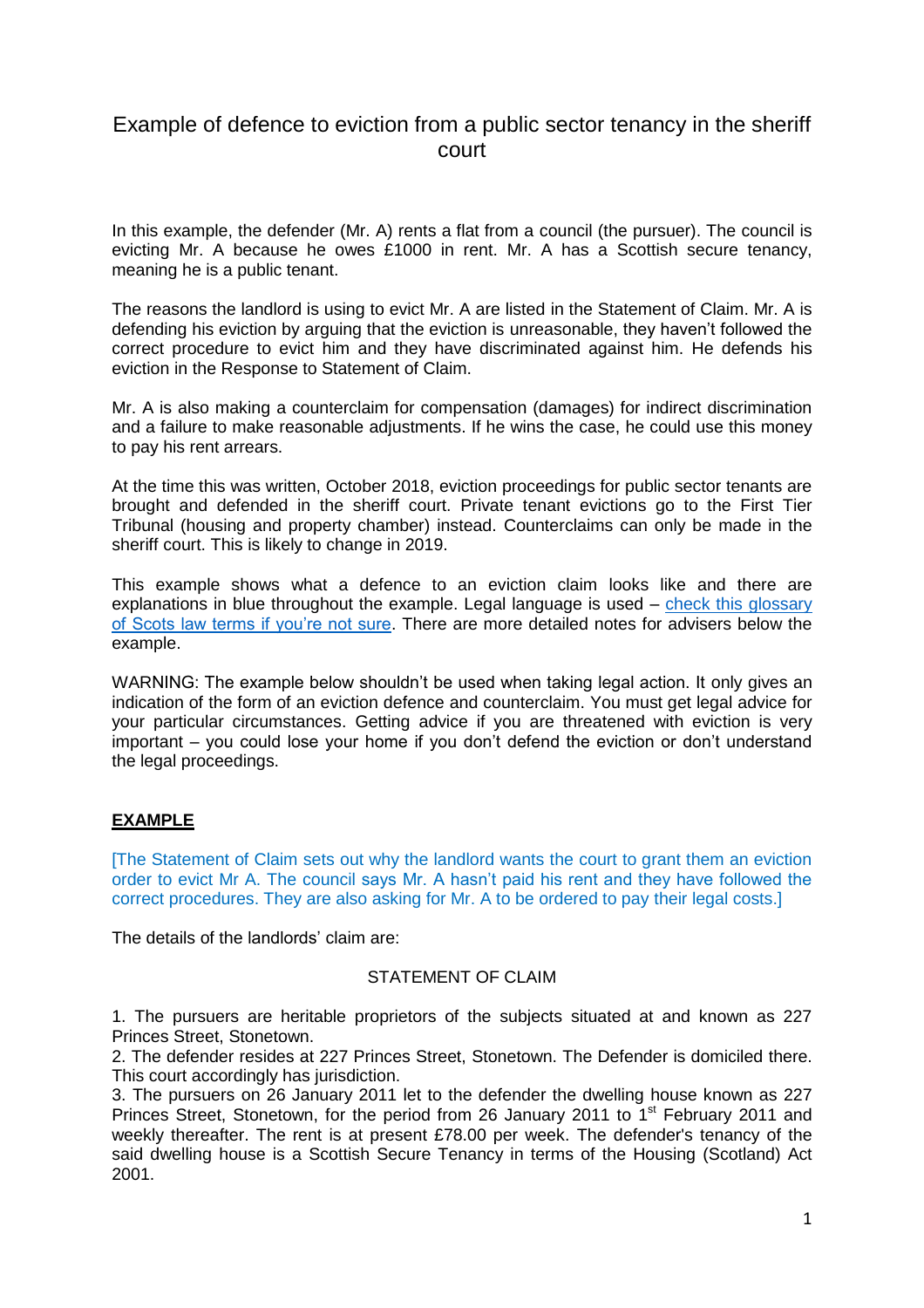4. As at 19 June 2018 the defender was in arrears with his payments of rent to the extent of £1,000.00. The pursuers on 26 June 2018 served on the defender a notice complying with section 14(2) of the said Act, a copy of which notice is produced.

5. The Pursuer has complied with the pre-action requirements in section 14A of the Housing (Scotland) Act 2001.

6. This action has been rendered necessary as a result of the defender not having paid to the pursuers rent lawfully due. It is reasonable for this Court to grant decree as craved under section 16(2) of the said Act.

7. The defender should be found liable for the expenses of the action.

[In the response form below, Mr. A sets out whether he admits or denies each of the landlord's arguments. The answers correspond to these numbered paragraphs.]

#### RESPONSE TO STATEMENT OF CLAIM

- 1. Admitted. [Mr. A admits the council own the flat]
- 2. Admitted. [Mr. A admits the case is being heard at the right court]
- 3. Admitted. The defender lives at the tenancy alone. He has a learning disability, namely severe dyslexia. His dyslexia is a mental impairment that has a substantial and long-term adverse effect on his ability to carry out normal day-to-day activities. He has difficulty reading and writing. In particular, he finds it hard to understand written instructions, and complete forms. He is a person with a disability, for the purposes of section 6 of the Equality Act 2010. The pursuers are aware of his disability. When he became a tenant in 2011, the pursuers' staff assisted the defender, at his request, in completing certain forms, associated with the grant of the tenancy. [Mr. A admits he lives alone but introduces an argument that he has a disability under the Equality Act 2010. He'll need to show evidence later to prove to the court that his learning disability has a substantial and long-term adverse effect on him so that it meets the definition of disability under the Equality Act].
- 4. Admitted. The defender works as a cleaner. He has a zero hours contract with Tiptop Cleaners. He began to have problems paying his rent when his shifts were reduced, and Tiptop Cleaners changed the way he was paid from weekly to monthly. This had the effect of decreasing the defender's income, and making it difficult for him to budget. [Mr. A admits he hasn't paid his rent but there was a non-malicious reason for this].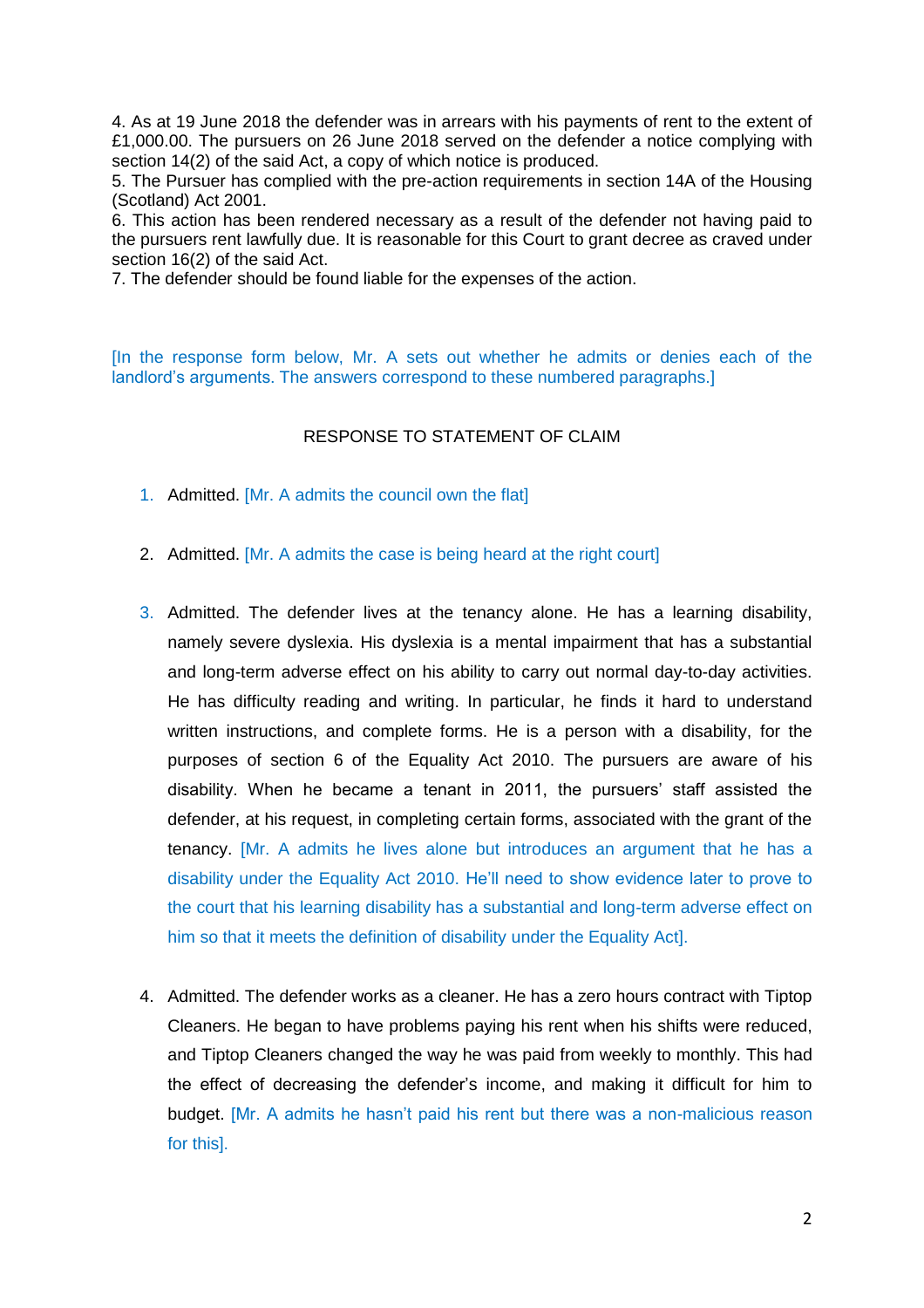- 5. Denied. The Pursuers have not complied with the pre-action requirements. In April 2018, the defender visited his local housing office to discuss the rent arrears with the pursuers' staff. He explained to the person at reception that he wanted to make a payment of £50 per month towards the arrears. He was advised that he must complete a paper or online copy of the pursuers' income and expenditure form. Without completion of the form, the pursuers would not consider his proposal. He asked for help in completing the form, given his disability. The receptionist said that due to understaffing and other issues, no one could assist him. The defender took the form away, and attempted to complete it. He was unable to do so. Consequently, he concluded that he was unable to commence making payments to clear his arrears. [Mr. A argues that the council hasn't followed the proper procedures].
- 6. Denied. The defender is still willing and able to begin making payments of £50 per month to his arrears, if the pursuers are willing to accept those payments. In these circumstances, it is not reasonable that an order for recovery of possession is granted. Further and in any event, in serving a notice of proceedings under section 14 of the 2001 Act, and raising proceedings seeking an order for recovery of possession under section 16, the pursuers have unlawfully discriminated against the defender under section 35 of the Equality Act 2010. Reference is made to the defender's counterclaim. Accordingly, court cannot grant a decree for recovery of possession under section 16 of the 2001 Act. [Mr. A argues that he's willing to pay what he can afford and it's not reasonable to evict him. He also argues that they have discriminated against him.]
- 7. Denied. [Mr. A says he should not have to pay for the legal costs if he loses].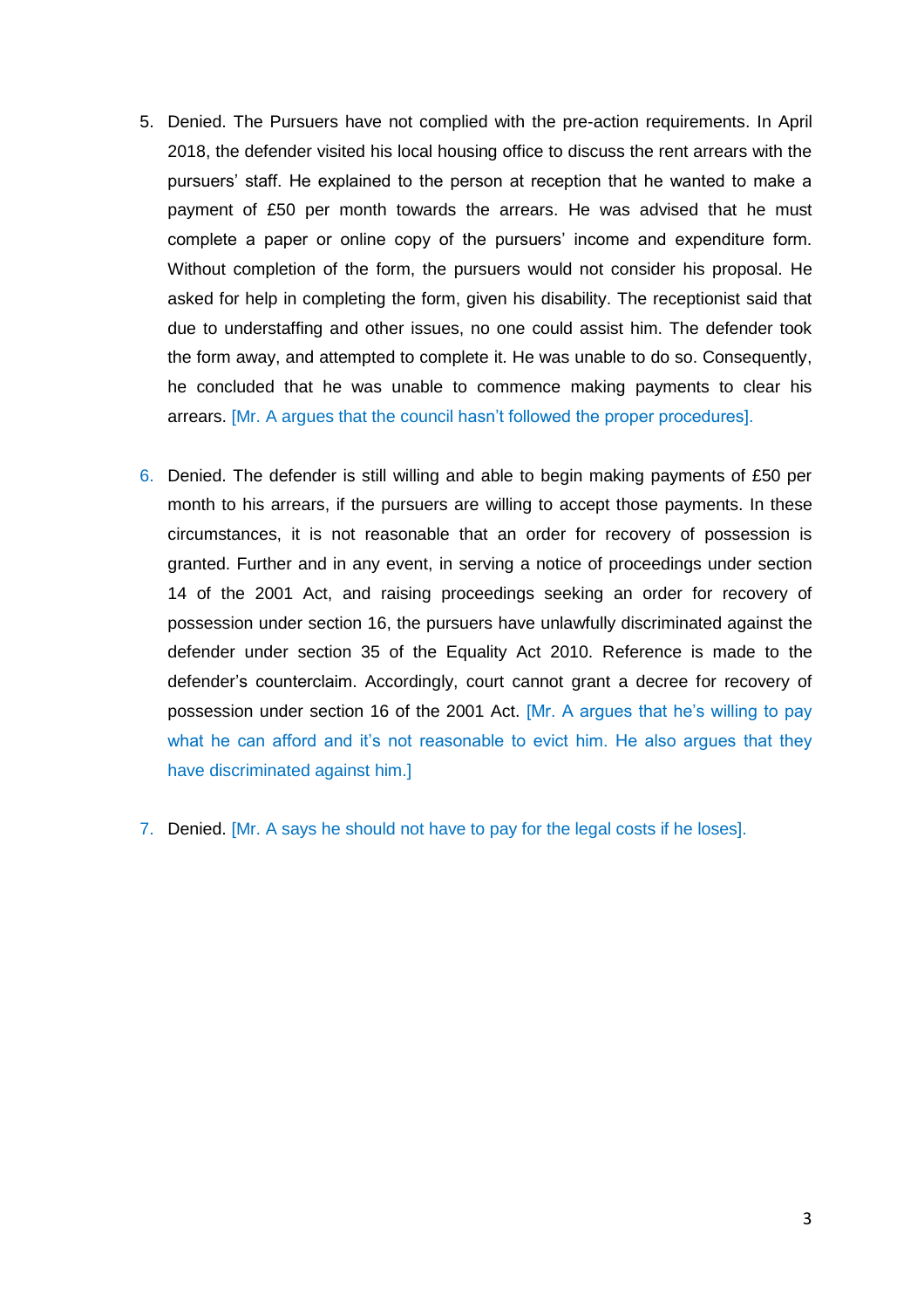#### COUNTERCLAIM

[Mr.A is asking the court to order the council to pay him compensation of £5000 with interest and to pay his legal costs if he wins.]

The defender craves the court:

1. To grant decree for payment by the pursuers to the defender in the sum of FIVE THOUSAND POUNDS (£5,000) STERLING with interest at the rate of eight per cent per annum from the date of lodging this response form until payment.

2. To find the pursuer liable to the defender in the expenses of this counterclaim.

### STATEMENT OF FACTS

1. The pursuers are domiciled in Scotland. This court has jurisdiction. These proceedings are a counterclaim in an existing action before the present court, at the instance of the present pursuers.

2. Reference is made to paragraphs 3 to 6 of the defender's response to the pursuers' statement of claim.

3. The pursuers' insistence that tenants in arrears must complete a paper or online copy of the pursuers' income and expenditure form, before an offer of payment of arrears is considered, is a "provision, criterion or practice" for the purposes of section 19 of the Equality Act 2010. It places disabled persons such as the defender, who have difficulties reading and writing, at a particular disadvantage, in comparison with persons who are not disabled. It makes it more difficult for such persons to make arrangements with the pursuers for the payment of their arrears. Without such arrangements being made, a person such as the defender is in danger of losing his home following eviction proceedings. The defender suffered from that particular disadvantage, when the pursuers refused to consider his proposal without a completed form. The pursuers' provision, criterion or practice is not a proportionate means of meeting a legitimate aim. Accordingly, its application to the defender amounts to indirect discrimination under section 19 of the 2010 Act. [Mr. A is arguing the council has indirectly discriminated against him.]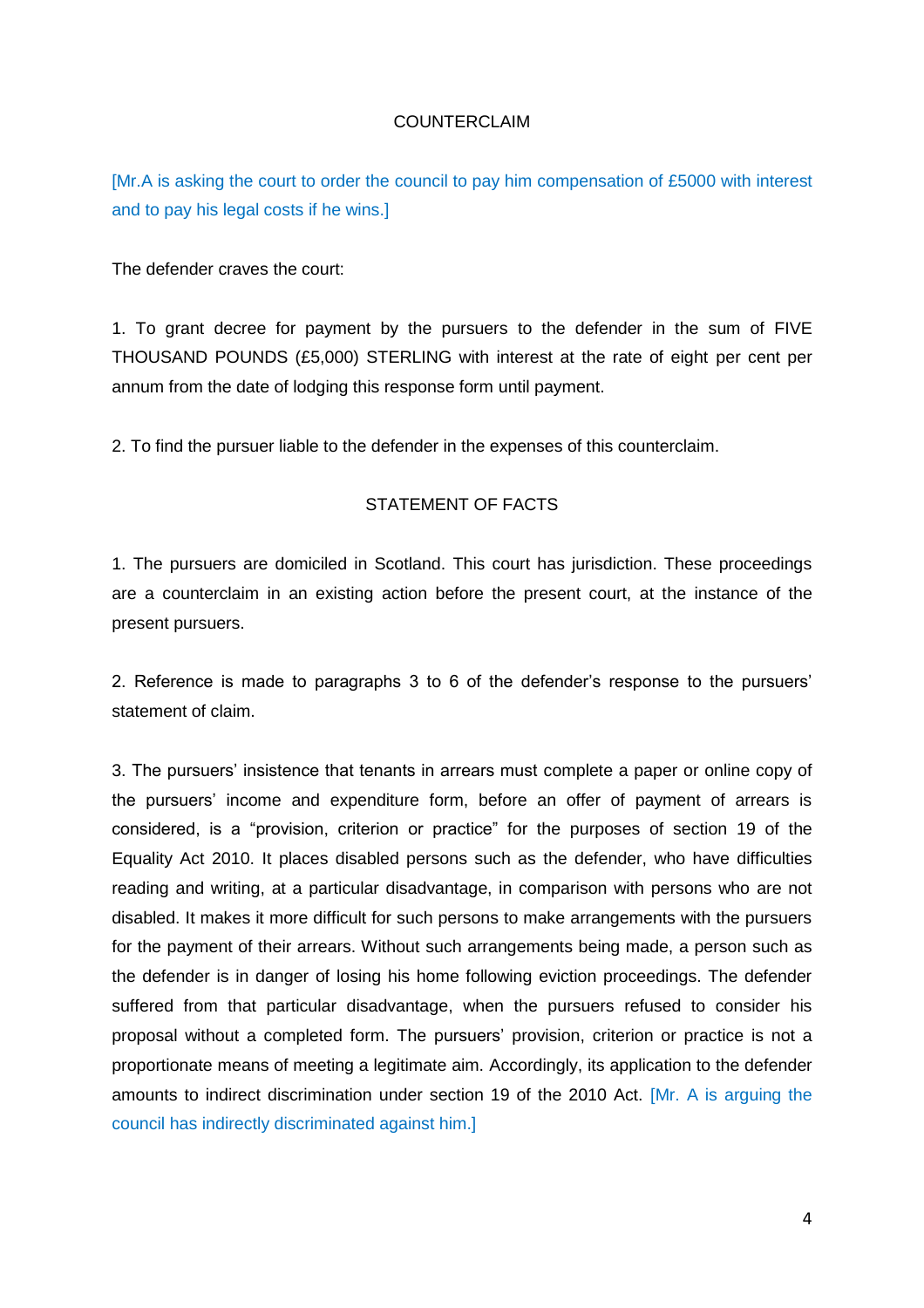4. Separately, the pursuers' insistence that tenants in arrears must complete a paper or online copy of the pursuers' income and expenditure form, before an offer of payment of arrears is considered, is a "provision, criterion or practice" for the purposes of section 20 of the 2010 Act. It places disabled persons such as the defender, who have difficulties reading and writing, at a substantial disadvantage, in comparison with persons who are not disabled, for the reasons stated in paragraph 3. Accordingly, under section 20(3) and 36, the pursuers, being the controllers of let premises, are under an obligation to take such steps as it is reasonable to have to take to avoid that disadvantage. Under section 38(8), schedule 4 of the Act has effect, in relation to the obligation to make reasonable adjustments, as regards let premises. The ability to agree with the landlord a reasonable plan for future payments of arrears, under section 14A(5) of the Housing (Scotland) Act 2001, is a "benefit or facility" for the purposes of schedule 4 paragraph 2(5)(b) of the 2010 Act. As already described, the defender was placed at a substantial disadvantage in accessing that benefit or facility, due to the pursuers' provision, criterion or practice. The defender asked for assistance from the pursuers in completing the form. They accordingly received a request from him, to take steps to avoid the disadvantage. They refused. The pursuers failed to comply with their duty to make reasonable adjustments, and thereby discriminated against the defender under sections 20, 21, 36 and schedule 4 of the 2010 Act. [Mr. A is arguing the council has discriminated against him by failing to make reasonable adjustments for his learning disability.]

5. The pursuers, being the owners and landlords of the tenancy property, are the managers of premises for the purposes of section 35 of that Act. Their indirect discrimination against the defender, and their failure to make reasonable adjustments, was unlawful under section 35(1)(a), (b) and (c).

6. In consequence of the pursuers' unlawful discrimination, the defender suffered loss, injury and damage. He felt upset and humiliated after his visit the housing office in April 2018, and following his inability to complete the income and expenditure form. He became concerned and anxious that he would not be able to pay his arrears, and would lose his home. Following the service of the notice of proceedings for recovery of possession, he felt frustrated and hopeless. He seeks compensation for injured feelings under section 119(4) of the Act. He reasonably estimates his loss to be £5,000, the sum sued for. [This is how Mr. A was affected by the discrimination and why he's claiming compensation].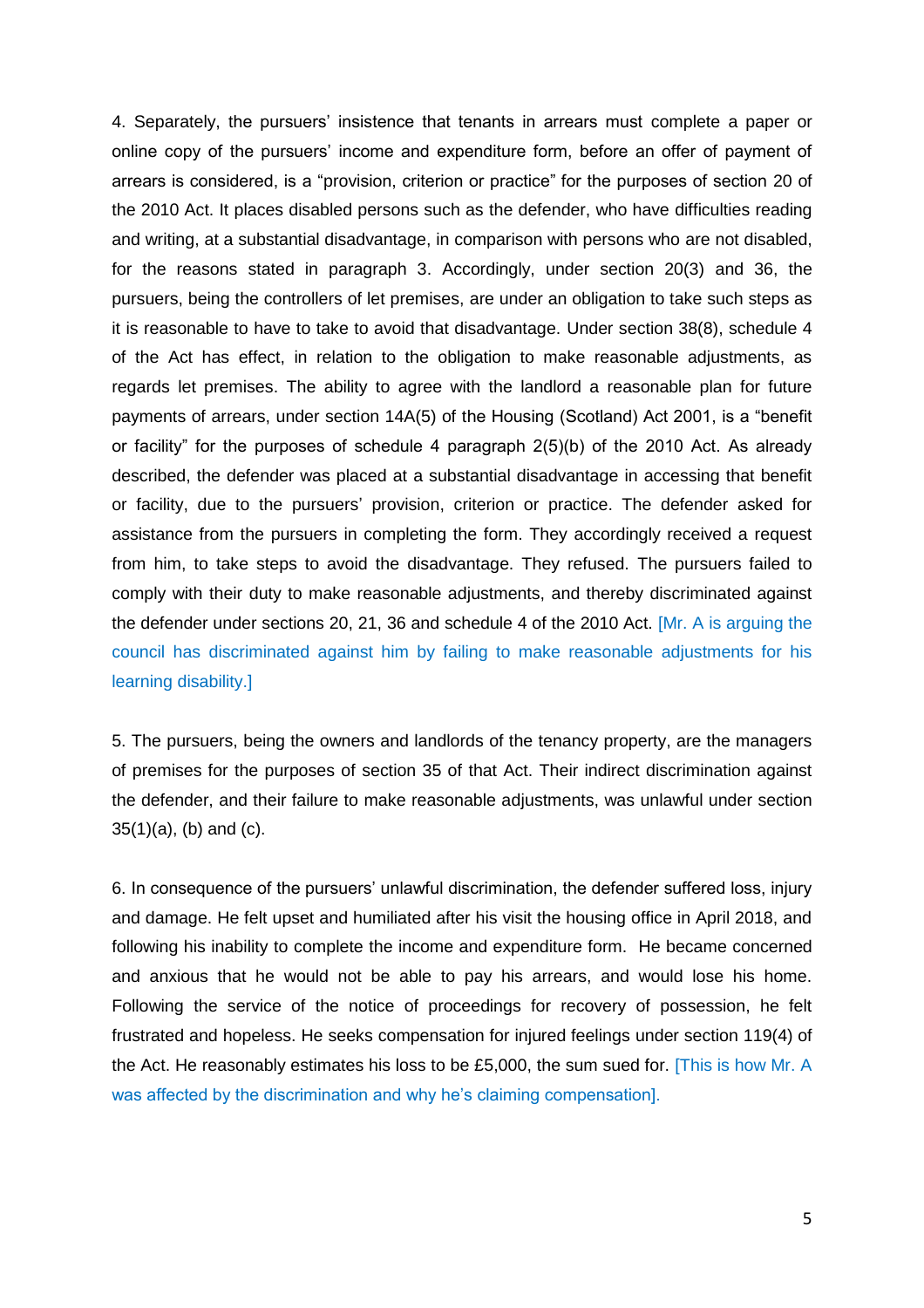#### **Notes for advisers:**

- i. At the time of writing, an eviction action, with a claim for rent arrears of no more than £5,000, is raised under the Summary Cause Rules 2002. Under rule 8.1, the defender can defend the action, and state a counterclaim, by completing and lodging the response form which is attached to the copy of the summons that is served on the defender. In this case, the defender wishes to defend the action. He does so by responding to each of the paragraphs in the pursuers' statement of claim. The defender also wishes to counterclaim. This is treated separately in the template, so that there is a clear distinction between the defence and the counterclaim. The counterclaim begins with a statement of the orders that are being sought by the defender.
- ii. It is anticipated that, at some point in 2019, the Summary Cause Rules will be repealed. Eviction actions will be raised using a special form of the Simple Procedure. The Simple Procedure is already in use by the courts, for claims for payment of money of no more than £5,000. The Simple Procedure does not allow counterclaims. Instead, the defender makes his own separate claim. If that is claim for no more than £5,000, as in this case, that would also be a Simple Procedure claim. The defender can then ask the court to order that his claim, and the pursuers' eviction case, run together and be heard at the same time.
- iii. *Defences*. The paragraphs of the response correspond to the paragraphs in the pursuers' statement of claim. Note that the defender begins by saying whether he admits or denies what is said by the pursuers. This helps the sheriff to work out what is agreed, and what is disputed. If the defender agrees with only part of the corresponding paragraph in the pursuers' statement of claim, he should say what he admits, and what he denies. As shorthand, lawyers sometimes use the expression "*Quoad ultra* denied", which means "Everything else is denied."
- iv. The defender has three defences in this case. His first defence is that the pursuers have not complied with the pre-action requirements in section 14A of the Housing (Scotland) Act 2001. Under section 14A(5): "The landlord must make reasonable efforts to agree with the tenant a reasonable plan for future payments to the landlord, such plan to include proposals in respect of (a) future payments of rent, and (b) outstanding rent…". The defender says that the pursuers have not done this. If the court agrees, the action will be dismissed: if the pursuers have not complied with the pre-action requirements, they were not entitled to start the eviction process by serving a notice of proceedings for recovery of possession. See section 14(2) and (2A) of the 2001 Act.
- v. The defender's next defence is that it would not be reasonable for the court to order his eviction, in all the circumstances of the case, in particular his offer to pay the arrears by installments. This is a standard defence in an arrears case. The court cannot grant an order for eviction on the ground of rent arrears, under the 2001 Act, unless it is reasonable to do so: see section 16(2)(a).